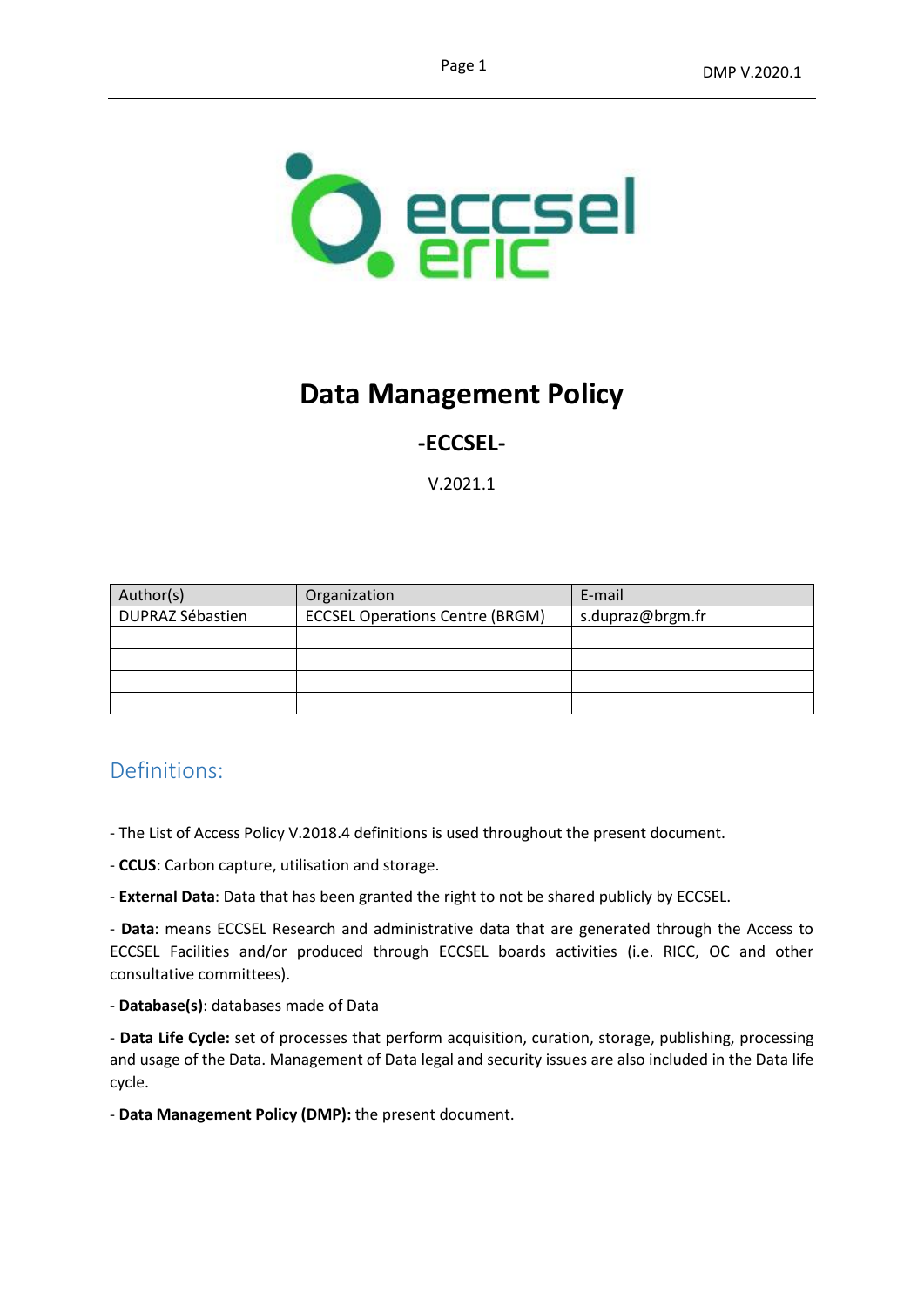- **Data Manager(s**): people or entity(ies) that will directly manage Data life cycle. They can be the Data Owner(s) or be contracted out by the Data Owner(s) to perform all or part of the tasks associated to Data life cycle.

- **Data Owner(s**): people or entity(ies) that possess the right and control over acquisition, use and distribution of a Data set.

- **ECCSEL Ontology Rules and Taxonomy Guide (EORTG)**: guide produced by the OC towards Data Owners and Managers in order to provide them with a set of common rules to harmonize curation procedures of the Data.

-**ECCSEL Publication(s)**: scientific publications (i.e. documents, posters, manuscripts, abstracts or the like, of a scientific nature) that are associated or performed with ECCSEL Research.

- **OC**: the Operations Centre of ECCSEL.

- **Public Data**: interoperable and reusable Data that has to be shared with the public.
- **RICC**: Research Infrastructure Coordination Committee of ECCSEL.

- **SLA**: Service Level Agreement.

### 1. General Principles:

1-1 The objectives of the Data Management Policy are to provide guidelines to ECCSEL community (Operation Centre, Members, Access Providers and Users) for ensuring that ECCSEL's data and information assets are managed consistently and used properly.

1-2 The DMP is namely intending to follow and help implementing in ECCSEL the following principles:

-FAIR principles:set of guiding principles to make data Findable, Accessible, Interoperable, and Reusable.

-Open science: approach to make scientific research (including publications, data, physical samples, and software) and its dissemination accessible to all levels of an inquiring society, amateur or professional.

-GDPR: regulation aiming to create more consistent protection of consumer and personal data across EU nations.

FAIR principles, when fully respected, can be considered as very constraining and expensive. For that reason, the present and upcoming DMP versions will intend to provide guidelines to assist ECCSEL in progressively reaching a full implementation of those principles. The implementation steps will be selected by considering ECCSEL capacity to reasonably carry them out.

1-3 Acceptance of the DMP by Users is mandatory before any Access and will be notified in the corresponding Access Agreement.

1-4 Acceptance of the DMP by the Access Providers is mandatory and is required for each SLA.

1-5 Deliberate infringements of the DMP may lead to denial of further Access and/or contracting with ECCSEL.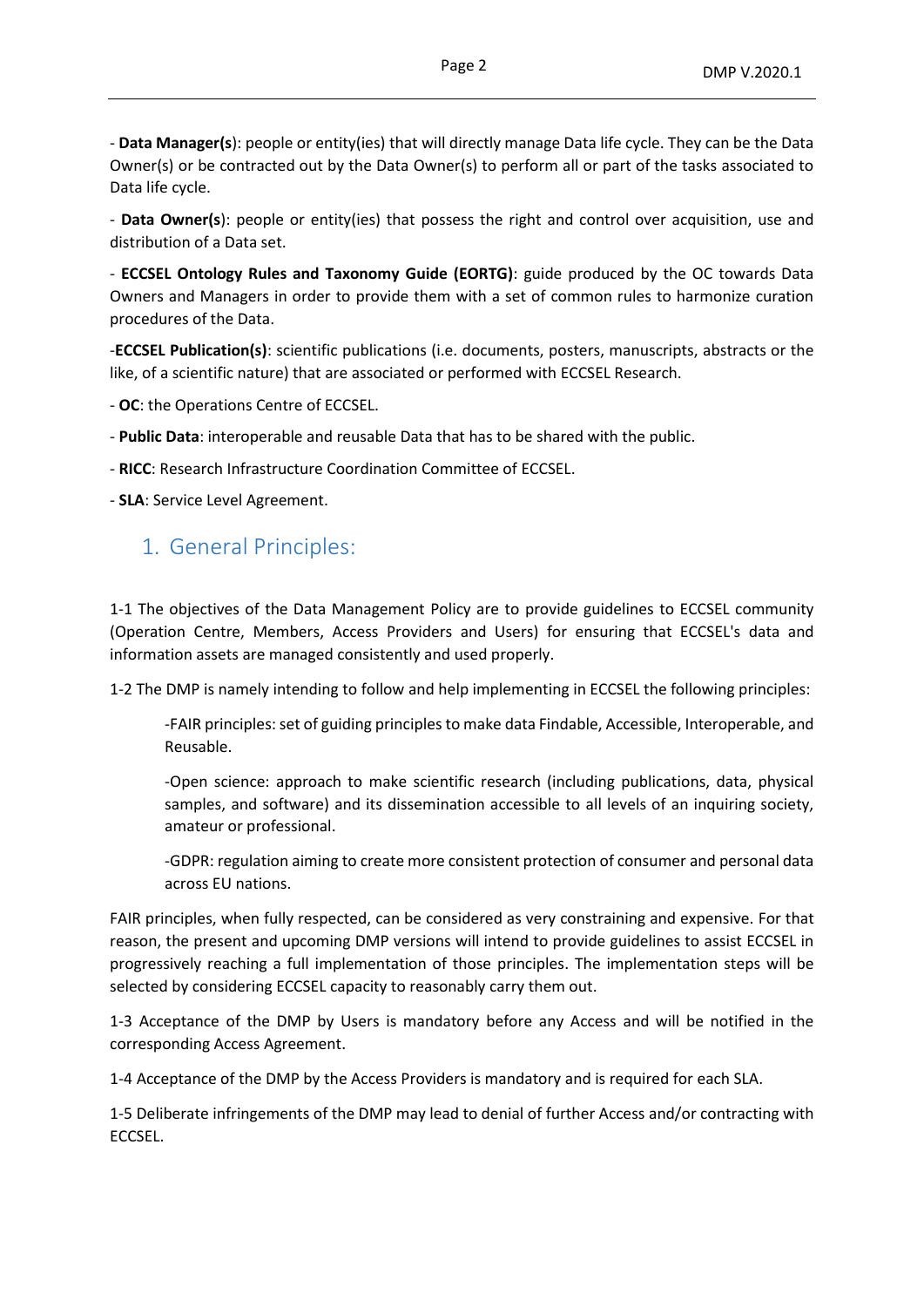1-6 If Data contains personal data, the European legislation GDPR will be applicable to those portions. The GDPR compliance and implementation is considered as being part of the DMP Data management.

# 2. Distinction between Public and External Data:

2-1 Public Data will be fully submitted to DMP guidelines while External Data will be relieved from the obligation to follow DMP guidelines 4-2 to 4-6. Beside the collection stage (guideline 4-1), Data Owner(s) will independently be responsible of their External Data fate namely in terms of security, integrity, confidentiality and GDPR compliance.

The distinction between Public and External Data will be done by the Access Provider according to the following rules:

2-2 Research that has been entirely publicly funded will be necessarily considered as Public Data. However, exception will be granted if the Access Provider can deliver a Data Owner statement certifying that those Data belong to the following exception list:

2-2-1 Data involved in national/international security matters and considered as classified according to the law(s) and treaty(ies) of the country(ies) involved in the Research.

2-2-2 Data being used to generate a patent and any IP based or commercial products. However, the User has to be authorized by the public funding party(ies) to undertake such data valorization. It includes Data that may fall under the scope of the Directive (EU) 2016/943 of the European Parliament and of the Council of 8 June 2016 on the protection of undisclosed know-how and business information (trade secrets).

2-2-3 Data being used for an ongoing ECCSEL Publication. This process goes from the drafting process to the publication itself, however the embargo cannot last more than 5 years after the data were produced.

2-2-4 Scientific Data that are considered as more suitably reattached to another RI or data management network. Such Data might be rightly defined as public data (sic) but will be considered as External Data in the present DMP. A precise list of the Data categories that fall under that scope will be provided and updated by the OC.

2-3 It is the Data Owner duty and responsibility to certify if its publicly funded Data truly belong to at least one of section 2-2 categories and to notify any status change to the Access Provider. The data falling in these categories will be considered as External for the time period where the conditions are met. In case of status change and if they do not belong anymore to one of these categories, they will then be considered as Public Data and will have to be treated as such and comply with DMP guidelines.

2-4 All other Research (partially publicly funded or entirely funded by private funds) will have the possibility to be declared by their Owner as External Data if required. If not, the data will be considered as Public Data by default.

### 3. Ownership and Responsibilities: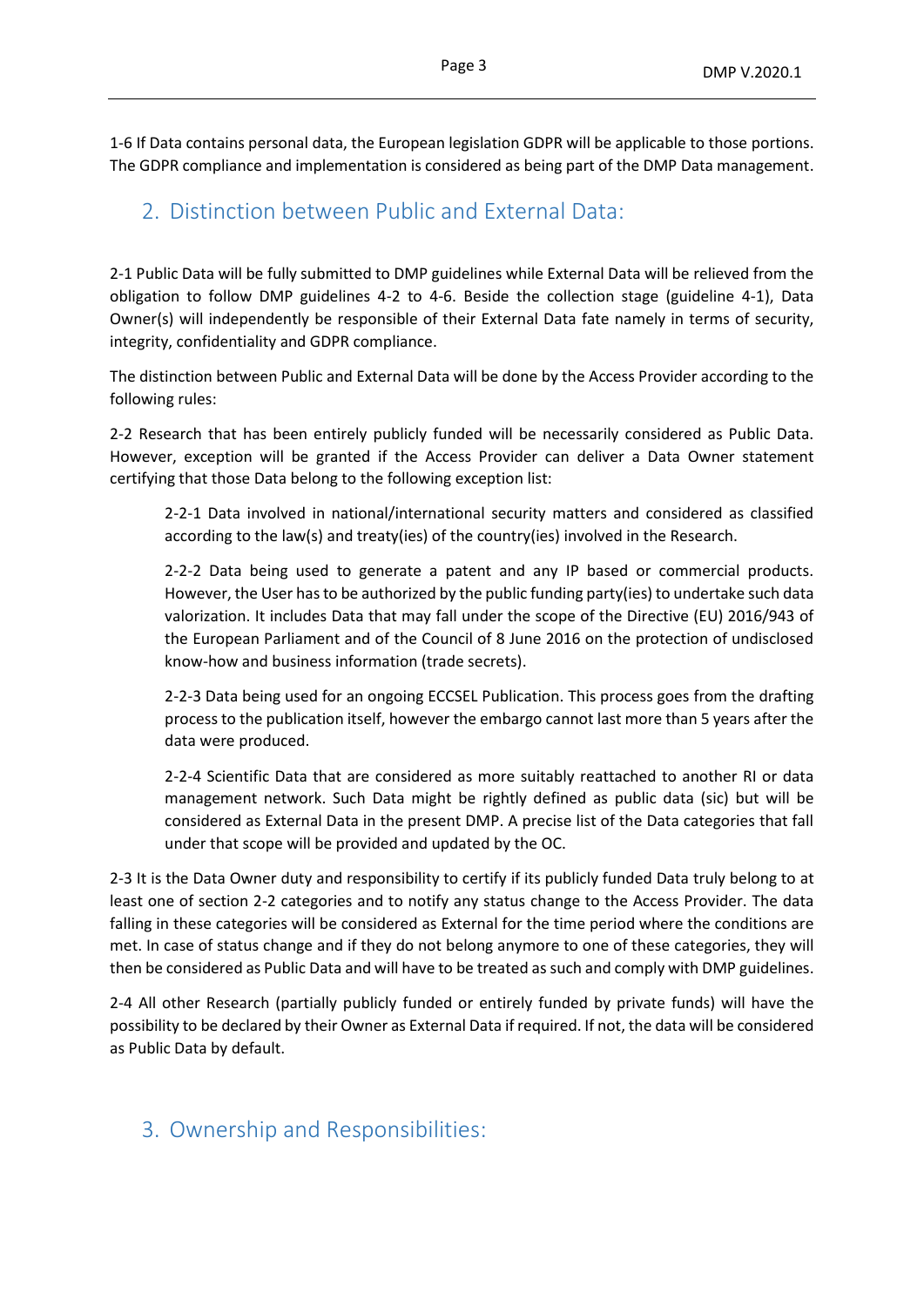3-1 The Data ownership of the Data produced during Access will be précised in the corresponding Access Agreement, and if not, the Access Provider will be considered as the sole Data Owner. Regarding Data produced outside Access, ECCSEL will be considered as the sole Data Owner.

3-2 If not agreed differently before (see section 3-3), the Data Owner(s) will be considered as jointly and fully responsible for the Data management in accordance with the DMP.

3-3 Beside the ownership, a possible agreement between the Access Provider and the Users can be established in the Access Agreement about any specific sharing of the Data management responsibility. This will be done at their discretion, but the Access Provider will have to communicate the sharing conditions as well as their status (Public or External Data) to ECCSEL OC.

3-4 Considering Accesses, the Access Provider will be the contact point for the Data Owner and will provide the guidelines and methods to fulfil DMP requirements.

3-5 The Access Provider will be responsible for checking the implementation of the DMP, for collecting the final Public Data addresses and identifications and for providing them to the ECCSEL OC.

3-6 ECCSEL OC will be responsible for keeping track of all the Public Data that will be produced and will manage the frontend website and applications that will serve to structure and display the access to ECCSEL Database.

3-7 ECCSEL RICC will be responsible for establishing and updating the DMP guidelines.

3-8 As stated in section 3-3, the Data Owner(s) might contract out the Access Provider or a third party as a Data Manager to manage and process the Data as described in the DMP guidelines. The sharing can be done in all or part of the Data as well as all or part of the Data life cycle management. If such delegations are not specified in the Access Agreement, the Data Owner will be considered by default as the Data Manager.

# 4. Guidelines:

The Data Managers are responsible of the implementation of the guidelines.

4-1 Data Acquisition

4-1-1 The Data should be collected and labelled in a clear and consistent way. The labelling should clearly state the status of the data and the conditions of their acquisition. It should at least precise for each Data the:

- **Access Number** of the Access Agreement, for Data not provided by Access, the data can be referenced by the minutes reference where the initiation of the acquisition have been decided.

- **Sample number** (Access Provider numbering).
- **Data status**: External or Public Data, personal or non-personal Data.
- **Time of Data production** by measurement or calculation (dd/mm/YYYY).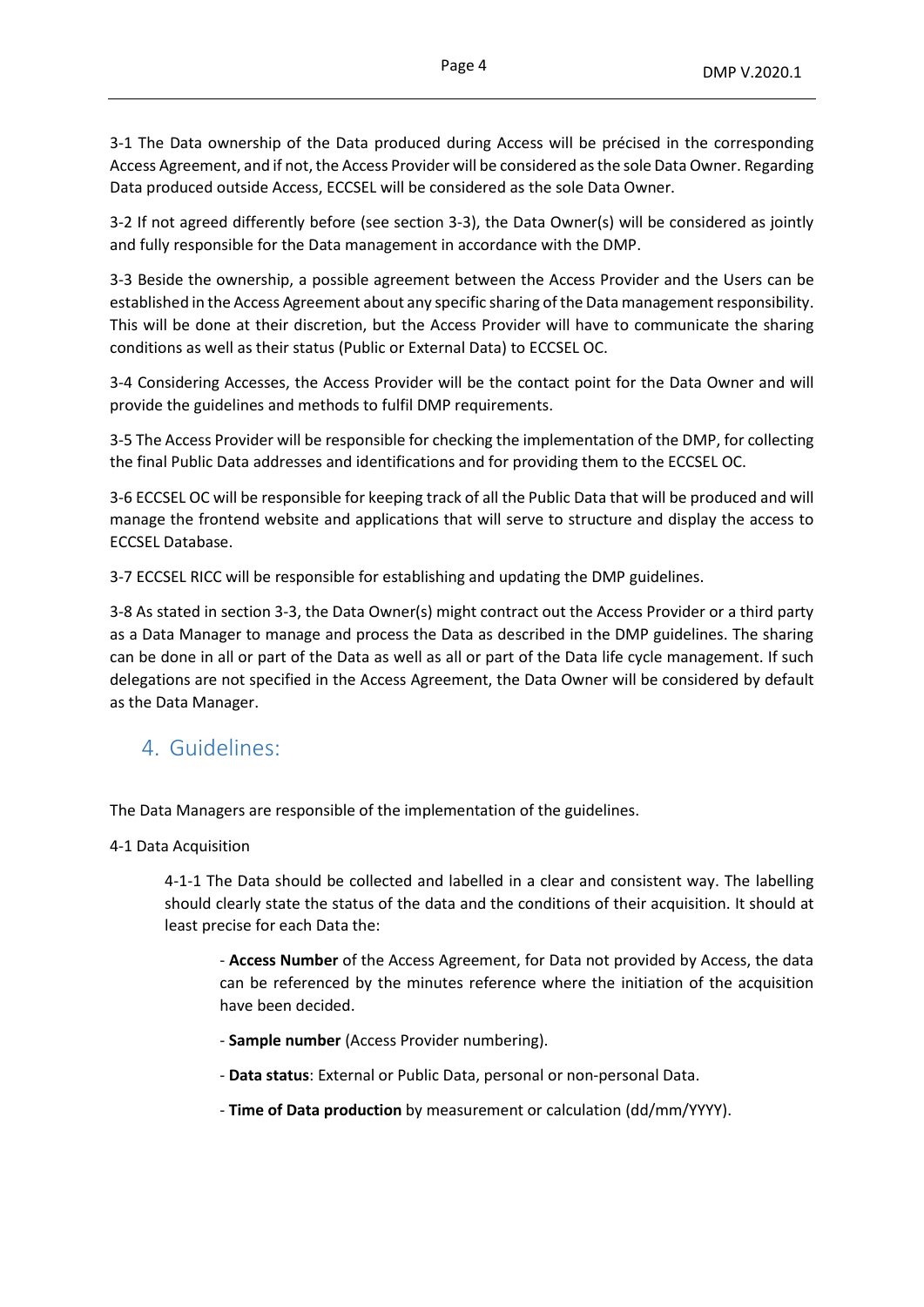- **Origins** if associated to natural samples (referenced type or description, geographical location) or location in an experimental site (geographical location and precise site inner location).

-All **parameters/conditions** of acquisition and their corresponding standards units or references that would be required to reproduce the experiment or calculation. For example, this may include but not limited to experimental time, temperature, pressure, solution and material compositions, databases, equipment, programmes and standardized procedures that were employed.

4-1-2 Personal Data will require the procurement of the explicit and positive consent of the corresponding individuals prior to their acquisition. By explicit, we mean that the content and usage of the Data collected will be entirely and precisely presented together with a contact reference for further inquiries. By positive, we mean that the procurement should be actively validated by the individuals and imply therefore a dedicated action from them (signature, digital signature, ticking action).

#### 4-1-3 Pre-processing steps and format

The Data might be primarily processed in order to improve their quality, correct biases, enhance their readability and to convert them into a digital format. It expected that, at the end of this process, the Data can be digitally transmitted and directly used by a potential user.

The Data will also be evaluated and selected in regards of their final wanted usage. This step will namely allow discarding incomplete, low quality, perturbed or biased Data that would not be suitable for the intended study or project purposes.

#### 4-1-4 Transmission

Pre-processed and formatted Data, as well as potential Personal Data procurements, will be transmitted to the Data Manager in charge of the Data Curation or to the Data Owner if the Data Manager is unknown.

#### 4-2 Data Curation

#### - Annotation

The pre-processed and formatted Data will be transcribed using internationally known metalanguages and architectures that will be detailed by the EORTG. Template file with data examples will be provided together with each EORTG actualized version to help

#### - Core model and Categorization:

The Observations and Measurements (O&M) conceptual model will be used as base for ECCSEL metadata model (https://www.ogc.org/standards/om). The Data will be assigned to Data categories according file. The corresponding file will be provided and updated by the OC to detail and make evolve those specifications. It will describe precisely and with ECCSEL vocabulary the correspondence between O&M model and the collected Data.

The guide will namely contain:

- information about hierarchical correspondence: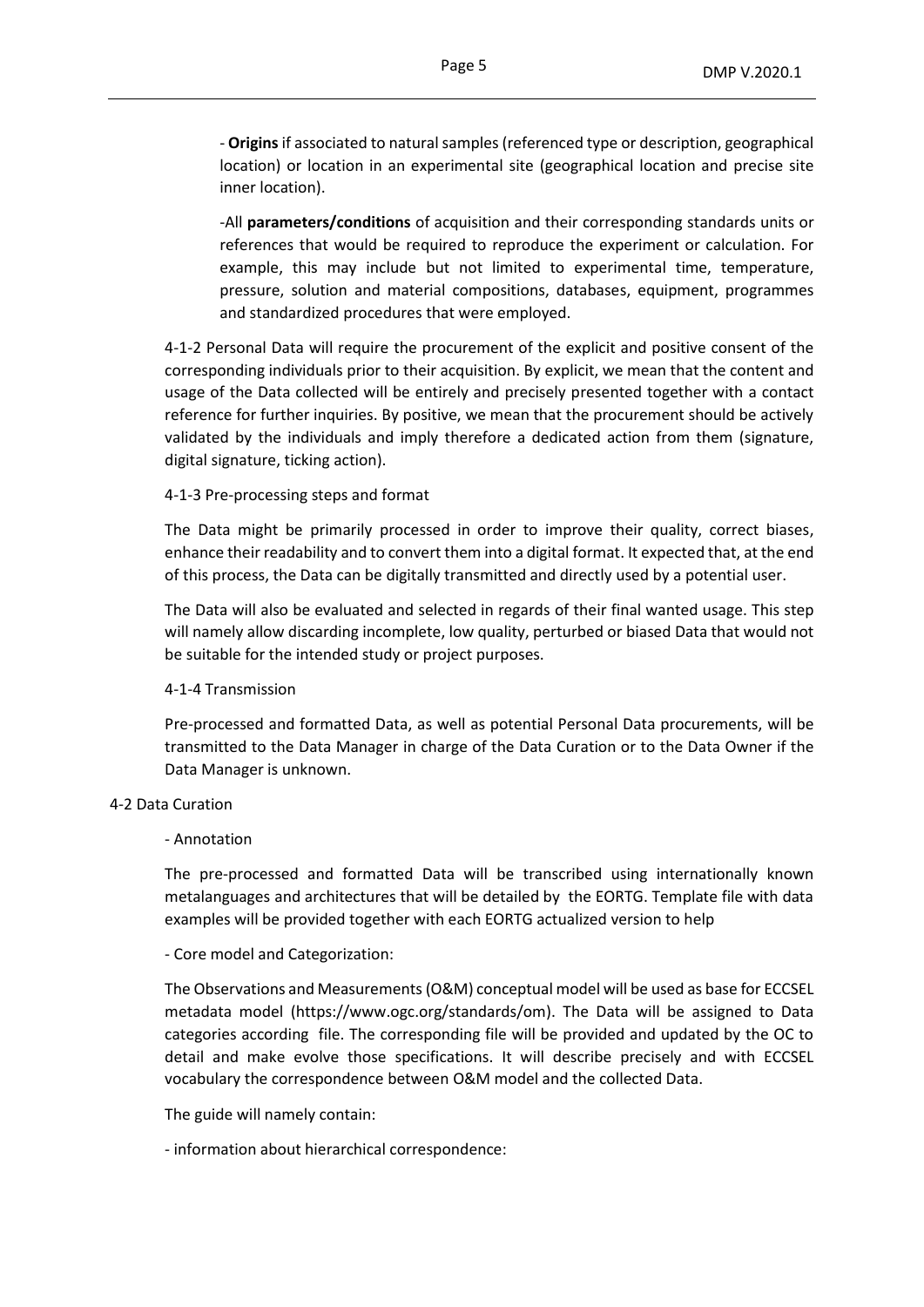E.g: Study is referring to a specific contract and will be described by the Access Number of the Access Agreement in the "Study\_description" field.

- information about the use of a common categorization for ECCSEL investigations, with namely:

- a list of application fields for CCUS with their respective definitions:

E.g: Capture, Transport, Use, Storage and Global approaches…

- information about the required parameters descriptions for each run detailing namely the units to be used.

- indications about the Data sub-categories that should be entirely or partially excluded from Public Data (see section 2-2-4).

The guide is intended to be built in a collaborative way. Thus, the different Data Owners and Data Managers will be able to make propositions to modify and improve the guide. However, the proposal will have first to be approved by the OC (with potentially RICC assistance) before being implemented.

- Review and validation

Once the Data have been transcribed, a review will be accomplished in order to check that there are consistent with ECCSEL Ontology Rules and Taxonomy Guide (EORTG) requirements.

4-3 Data storage:

The storage of the Data into Databases will be performed by ensuring that:

- the Database storage is secured in a way it can reasonably sustain any usual trouble like power failure and establish adequate threats prevention. Among the different measures that could be taken, a separate and independent copy of the Data is mandatory.

- measures have been taken to kept the storage perpetual.

- access to sensitive Data, namely regarding GDPR compliance, is controlled and monitored.

4-5 Data Access and Use:

4-5-1 The Data management system (DMS) used for ECCSEL community Databases will be an open and free DMS that works on SQL. A front end will be displayed at ECCSEL scale with a portal that will ensure the inter-connexion of each Database as well as essential tools to target and find Data.

4-5-2 To fulfil its goal of giving a full access to its Public Data, ECCSEL will operate them under the status of the Open Data Commons Open Database License (ODBL).

4-6 Monitoring compliance:

4-6-1 The Data and corresponding Databases will have to be monitored to ensure that their integrity is preserved. The curation of the data will also have to be kept up to date following the last EORTG recommendations.